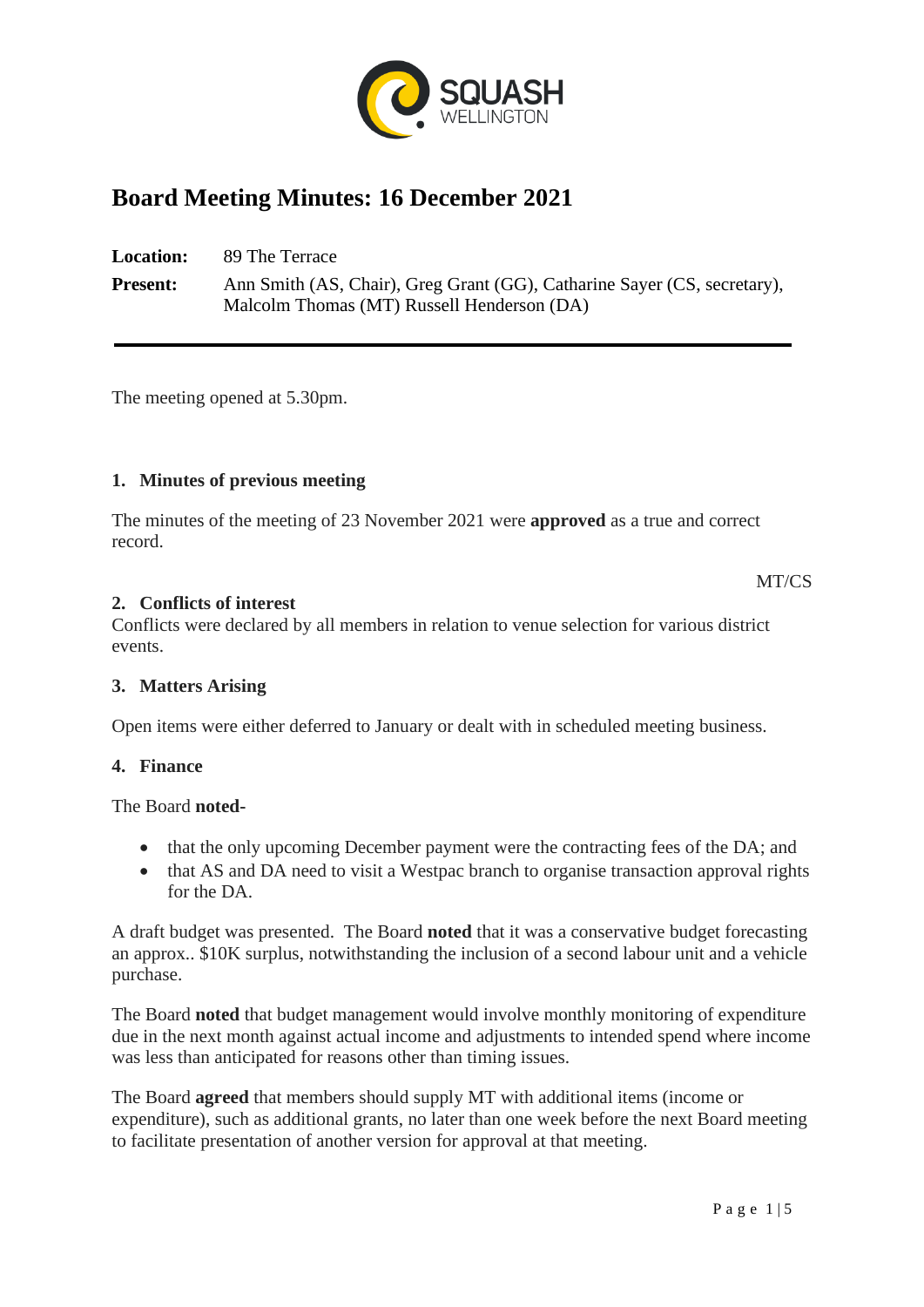

The Board **discussed** the prudency in principle of obtaining liability insurance cover for the Board and indemnity insurance for Board members. To inform any purchase, the Board agreed that members should enquire of the level of cover taken out by clubs with which they were associated. Thereafter GG would contact the Marsh insurance broker for quotes.

## **Action #2021-35 All board members**

Regarding year end financials, the Board noted that Shane Johnstone would prepare SW 2021 accounts for the final time. The Board discussed presentation, preferring to present a more consolidated format albeit with more detail in the notes.

## **5. Operations**

#### *District tournament venues*

The Board managed the declared conflicts by club members not participating in voting on decisions for which their club had made an expression of interest.

The Board **agreed** (subject to confirmation from the venues) the locations for 2022 SW events as follows:

Doubles: Hutt City Open: Hutt City Junior Open: Kāpiti Masters: Island Bay Superchamps B-grade: Tawa Superchamps C-grade: Khandallah Superchamps D-grade: Wainuiomata Superchamps E-grade: Squash@Upper Hutt

The Board **discussed** the need for DA liaison **-**

- with the hosting clubs on the Board's preference for hosting venues to raise sponsorship for the prize pool from its local connections;
- with Wairarapa clubs on the desirability of Wairarapa clubs to host district events and any barriers to hosting that SW could remove.

## *Financial advisory service*

The Board **agreed** to procure a financial function review by Nuku Ora in order to achieve optimum efficiency of day-to-day financial operations, subject to SW ensuring that Nuku Ora would be providing direct assistance on system improvements rather than simply making recommendations.

*Squad fee waiver/refund requests*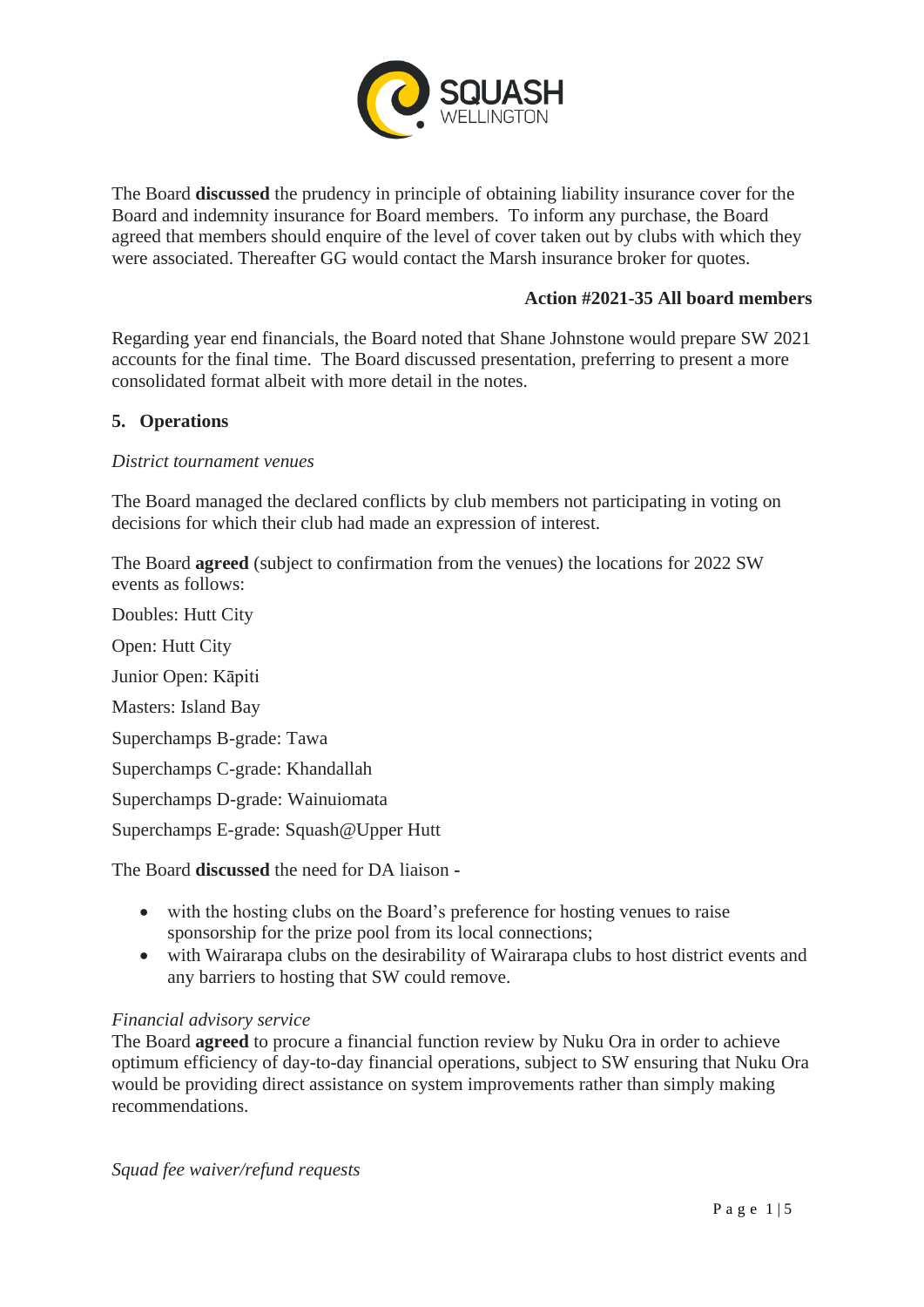

Re Rhonda Christensen request for a fee waiver on account of injury, the Board noted the inaccuracy of the application (that she had not participated in any training session) but nevertheless granted the waiver on account of similarity with previous cases. Re Emma Brown request for a refund, the Board heard that members had been told that an element of the \$150 fee was refundable were the player not selected for the team hence would not need SW apparel. Accordingly the request was granted.

The Board **agreed** that for future squads, players should not participate unless and until the fee was paid and that refunds or waivers should not be granted except by the Board in exceptional circumstances.

## *Sponsorship*

The Board **noted** that the emailed sponsorship documented had not, after 1 week generated significant interest, but that social media was yet to be deployed. The Board had a brief discussion on the ideal parties with which to partner.

## *Levy model*

The Board **noted** that the SNZ levy model had been approved by all but 3 districts (SW dissenting) but that the SNZ CEO had offered in writing to work with SW if it changed its decision by March 2022.

The Board **agreed** to discuss the issue in detail at a workshop at GG's residence on Thursday 6 January 2022. Other items would be sponsorship planning, budget finalisation, Club Kelburn and operational structure.

# *Club Kelburn*

The Board deferred discussion on Club Kelburn until 6 January 2022.

## **Superchamps reputational risk**

The Board **agreed** that-

- players and referees should be reminded of the 'always play to win' rule in the SW Code of Conduct at the start of the season; and
- that SW should be proactive in vetting players entered for Superchamps and be prepared to rule out players for ineligibility prior to teams raising protests, such power to be notified to club captains at the start of the 2022 season.

## **SW squads**

The Board **noted** the participant feedback from the Junior and Senior Squads. The Board **agreed** to maintain the squads in 2022, subject to player co-funding, and with the adjustments recommended in the paper.

The Board **agreed** to seek expressions of interest for squad coaches, using a brief to be agreed by AS, CS and the DA, those three to also comprise the selection panel.

**Action: #2021-36 DA, AS, CS**

*SW Representative teams*